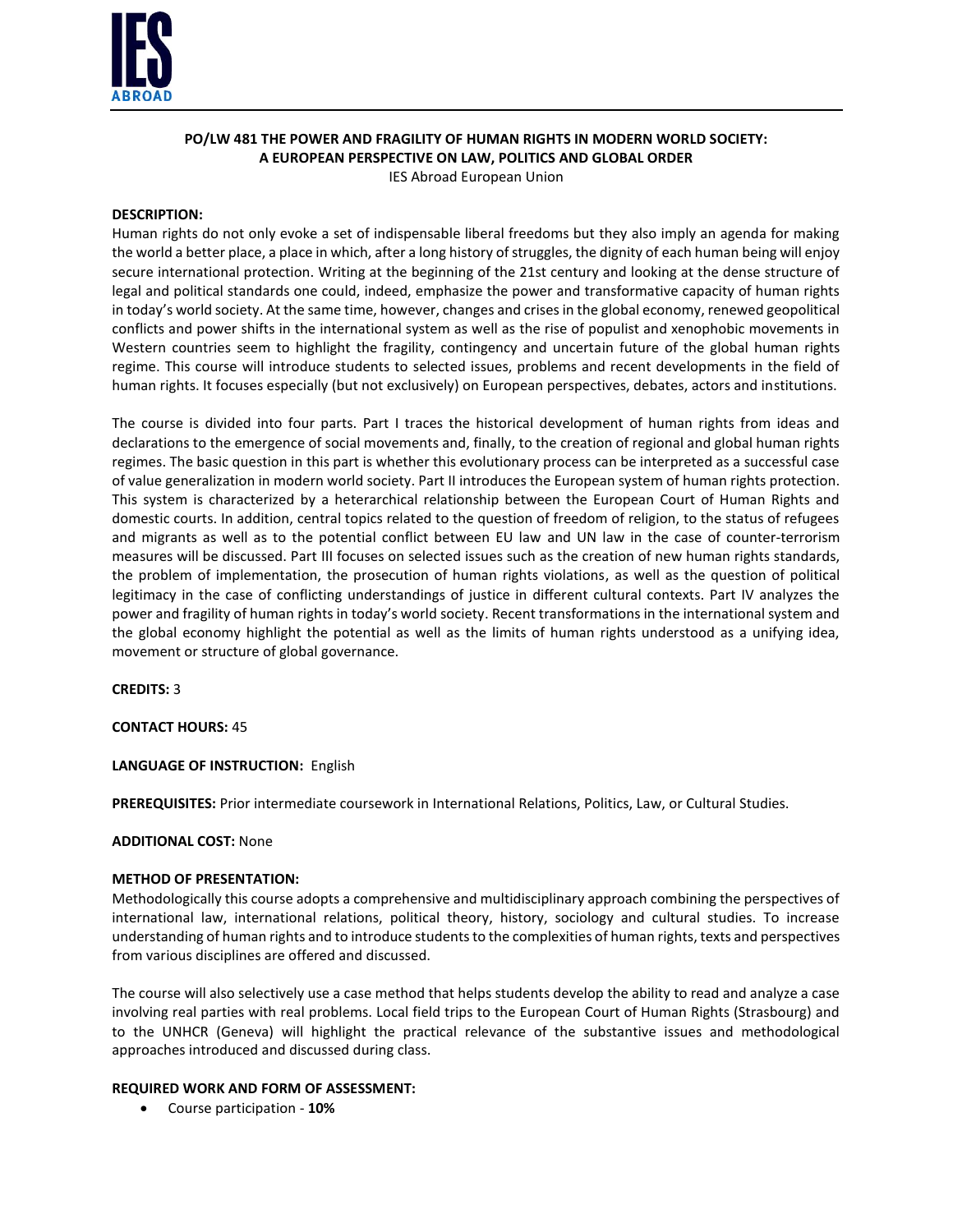- Midterm Exam **25%**
- Final Exam **25%**
- Research Paper **20%**
- Other (critical writing assignment, written case brief) **20%**

## **Course Participation**

Seminar discussions are based upon the compulsory readings and teaching introductions to the subject given at each session. The lecturer will give an introduction and background to the topic and all students are expected to join the seminar discussions following the teaching introductions with prepared questions and points related to the readings.

## **Midterm Exam**

The midterm exam (90 minutes) consists of three essay questions covering the material of the first nine sessions.

## **Final Exam**

The final exam (90 minutes) consists of three essay questions, based on arguments, facts, compulsory readings and other material distributed in class

## **Research Paper**

The term paper should cover 10-12 pages (4000-5000 words) and involves academic research. Students are required to discuss the research topic and potential research methods with their instructor prior to the research process and to hand in an abstract as well as a provisional bibliography.

## **Other:**

**Critical writing assignment:** The critical writing assignment (750-1000 words) will be written on a session-related topic and will include an analysis of a primary source (international agreement, convention, charter or declaration). This assignment will develop the capacity for critical academic analysis and will serve as a basis for seminar discussions.

**Written case brief:** Students will reduce a selected case to its basic components (such as the facts of a controversy, the legal issue that a court decides, the legal resolution that a court reaches as well as the reasoning that a court uses to explain its decision) and outline these components in a written case brief (500-750 words). This assignment will prepare students for a local field trip to the European Court of Human Rights.

## **LEARNING OUTCOMES:**

By the end of this course, students will be able to:

- Analyze the major qualitative steps in the genealogy of human rights
- Analyze the main global and regional human rights regimes
- Analyze the European system of human rights protection
- Discuss specific issues related to the effective implementation of human rights in Europe and beyond
- Demonstrate an understanding of selected problems in the field of human rights protection
- Reduce a legal case to its basic components
- Analyze critically primary sources such as international conventions and agreements

## **ATTENDANCE POLICY:**

All IES courses require attendance and participation. Attendance is mandatory per IES policy. Any unexcused absence will incur a penalty on your final course grade (1 absence - 1%, 2nd absence -2%, 3rd absence - 3%). Any student who has more than three (3) unexcused absences will receive an "F" as the final grade in the course. Any student who misses more than 25% of a course, whether the absences are excused or are unexcused, will receive an "F" as the final grade in the course.

Absences due to sickness, religious observances, and family emergencies may be excusable at the discretion of the Center Director.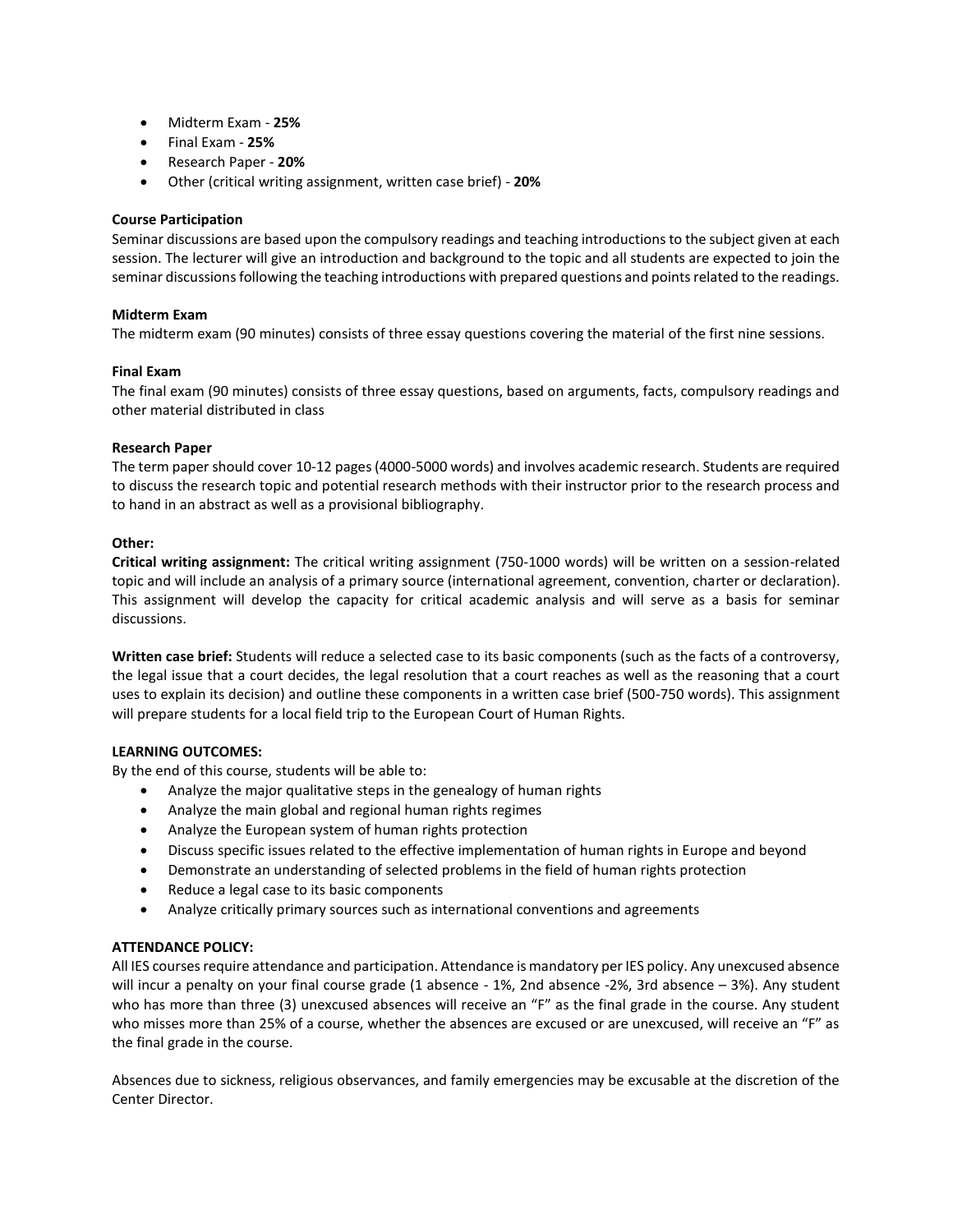In the case of an excused absence, it is the student's responsibility to inform the Academic Dean of the absence with an Official Excused Absence Form, as well as any other relevant documentation (e.g. a doctor's note), and to keep a record thereof. The absence form must be turned in as soon as possible before the class, in the case of a planned absence, or immediately upon return to the Center, in the case of an unplanned absence, in order for the absence to be considered excused. It is also the student's responsibility to inform the professor of the missed class. Students can collect and submit the Official Excused Absence Form from the office of the Academic Dean.

# TESTS, QUIZZES, OR PRESENTATIONS MISSED DURING UNEXCUSED ABSENCES CANNOT BE MADE UP!

ASSIGNMENTS NOT HANDED IN ON THE DUE DATE WILL BE SUBJECT TO A 3% PENALTY PER DAY POST-DUE DATE (with the exception of students who have an excused absence).

| <b>Session</b> | Content                                                                                                                                                                                                                                                                                                                                                                                                                                                                                                                                                                                                                | <b>Assignments</b>                                                                                                                                                                                                                  |
|----------------|------------------------------------------------------------------------------------------------------------------------------------------------------------------------------------------------------------------------------------------------------------------------------------------------------------------------------------------------------------------------------------------------------------------------------------------------------------------------------------------------------------------------------------------------------------------------------------------------------------------------|-------------------------------------------------------------------------------------------------------------------------------------------------------------------------------------------------------------------------------------|
| 1.             | I. Human Rights: From Ideas to Global Governance<br>The Universal Declaration of Human Rights: A Case of Suc-<br>cessful Value Generalization?<br>In the first session, we will focus on the genesis of the<br>Universal Declaration of Human Rights. We will examine<br>the historical background to the declaration, scrutinize the<br>collective process through which the declaration was<br>composed by a diverse group of authors and critically<br>discuss if this process can be considered a successful case<br>of value generalization in modern world society reconciling<br>different cultural traditions. | <b>Universal Declara-</b><br>tion of Human Rights<br>(UDHR)<br>Waltz, Susan (2002)<br>'Reclaiming and Rebuild-<br>ing the History of the<br>Universal Declaration of<br>Human Rights', Third<br>World Quarterly 23, pp.<br>437-448. |
| 2.             | Rights and Human Rights: Concepts and Theories<br>This class looks at the character of rights in general and<br>human rights in particular. What does it mean to have a<br>right? Human rights are the rights one has because one is<br>human. But how are being human and having rights<br>related? These questions will be considered by examining<br>their conceptual, philosophical and normative dimensions.                                                                                                                                                                                                      | Griffin, James (2001)<br>'First Steps in an Account<br>of Human Rights', Euro-<br>pean Journal of Philoso-<br>phy 9: 3, pp. 306-327.                                                                                                |
| 3.             | The Genealogy of Human Rights and the Problem of Univer-<br>sal Validity in a Global Plurality of Cultures                                                                                                                                                                                                                                                                                                                                                                                                                                                                                                             | Hunt, Lynn (2007) In-<br>venting Human Rights. A<br>History. New York: W. W.                                                                                                                                                        |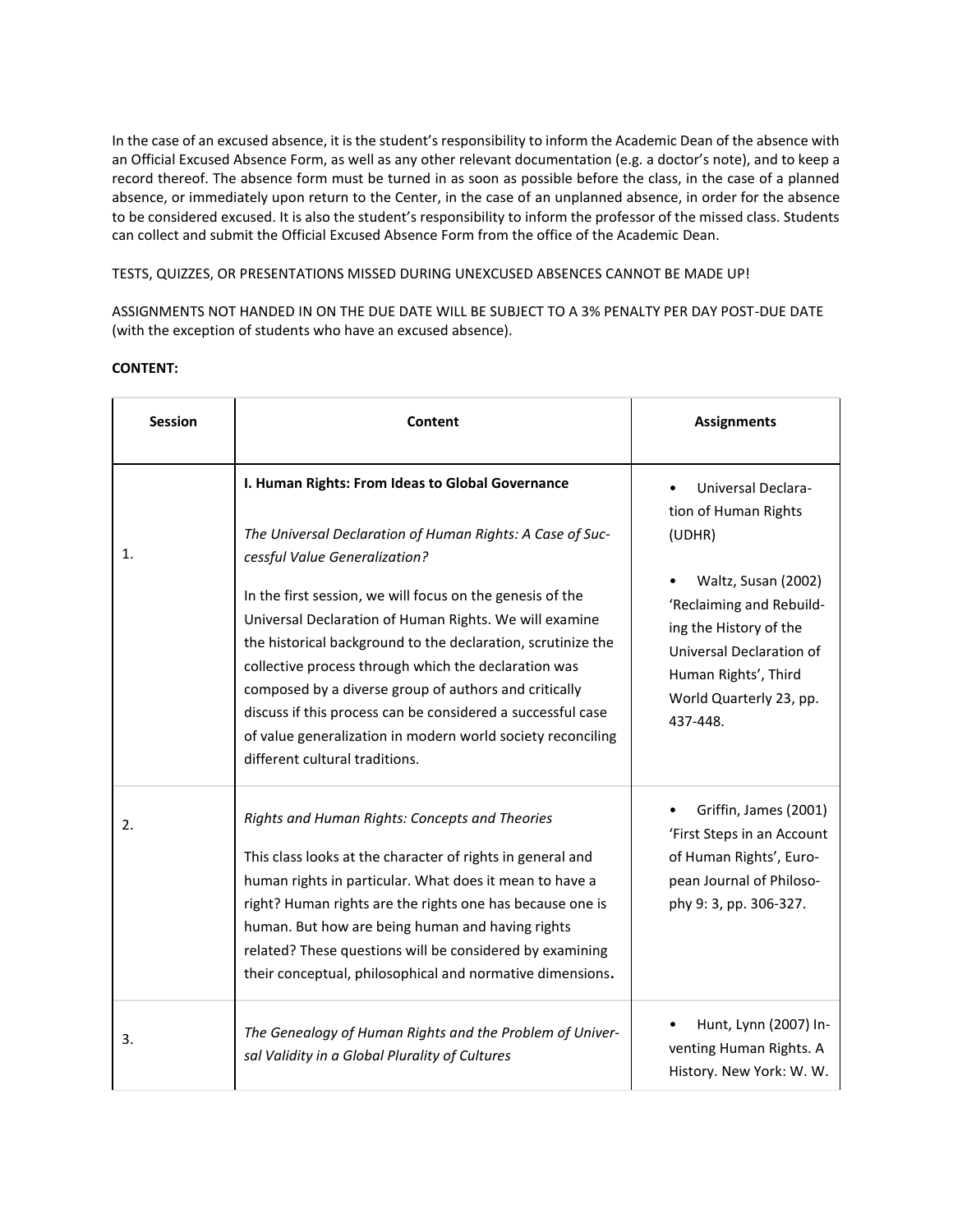|    | After the revolutions in the late eighteenth century, human<br>rights discourse was increasingly marginalized by other<br>concepts of a European-dominated world such as 'nation',<br>'race', and 'class'. This session will discuss the possibility of<br>an 'affirmative genealogy' of human rights between<br>historical teleology and radical contingency. From a<br>philosophical point of view, we will consider how it can be<br>meaningful to speak of human rights in a culturally diverse<br>world and how it might be possible to come to a global<br>consensus on human rights standards.                                                                                        | Norton & Co, pp. 176-<br>214.<br>Taylor, Charles<br>(2001) 'A World Consen-<br>sus on Human Rights?' in<br>P. Hayden (ed.) Philoso-<br>phy of Human Rights, pp.<br>409-423. |
|----|----------------------------------------------------------------------------------------------------------------------------------------------------------------------------------------------------------------------------------------------------------------------------------------------------------------------------------------------------------------------------------------------------------------------------------------------------------------------------------------------------------------------------------------------------------------------------------------------------------------------------------------------------------------------------------------------|-----------------------------------------------------------------------------------------------------------------------------------------------------------------------------|
| 4. | The Last Utopia? Human Rights as Transnational Move-<br>ment<br>Between the 1970s and the 1980s, the human rights<br>movement achieved unprecedented global prominence.<br>Across Eastern and Western Europe, as well as throughout<br>the United States and Latin America, human rights<br>morphed into a transnational social movement leaving<br>behind the narrow confines of the United Nations and<br>moving towards a global network of human rights activism.<br>In this context we will critically discuss Samuel Moyn's<br>important thesis that it was on the ruins of earlier political<br>utopias that human rights achieved contemporary<br>prominence.                        | Moyn, Samuel<br>(2010) The Last Utopia:<br>Human Rights in History.<br>Cambridge, MA, and Lon-<br>don: The Belknap Press<br>of Harvard University<br>Press, pp. 120-175.    |
| 5. | International Human Rights Regimes in World Society: Insti-<br>tutions, Actors and Processes<br>This class turns to the international politics of human rights<br>and provides an extended survey of multilateral human<br>rights regimes. Students will learn about the main actors<br>and institutions on the global level (such as the UN Human<br>Rights Council, the "treaty bodies" established under the<br>leading international human rights treaties, and the UN<br>High Commissioner for Human Rights) and compare<br>different regional human rights regimes. Additionally, an<br>overview of the most important single-issue human rights<br>regimes will complete the picture. | Donnelly, Jack<br>(2013) Universal Human<br>Rights in Theory and<br>Practice, 3rd edition, Ith-<br>aca and London: Cornell<br>University Press, pp. 161-<br>196.            |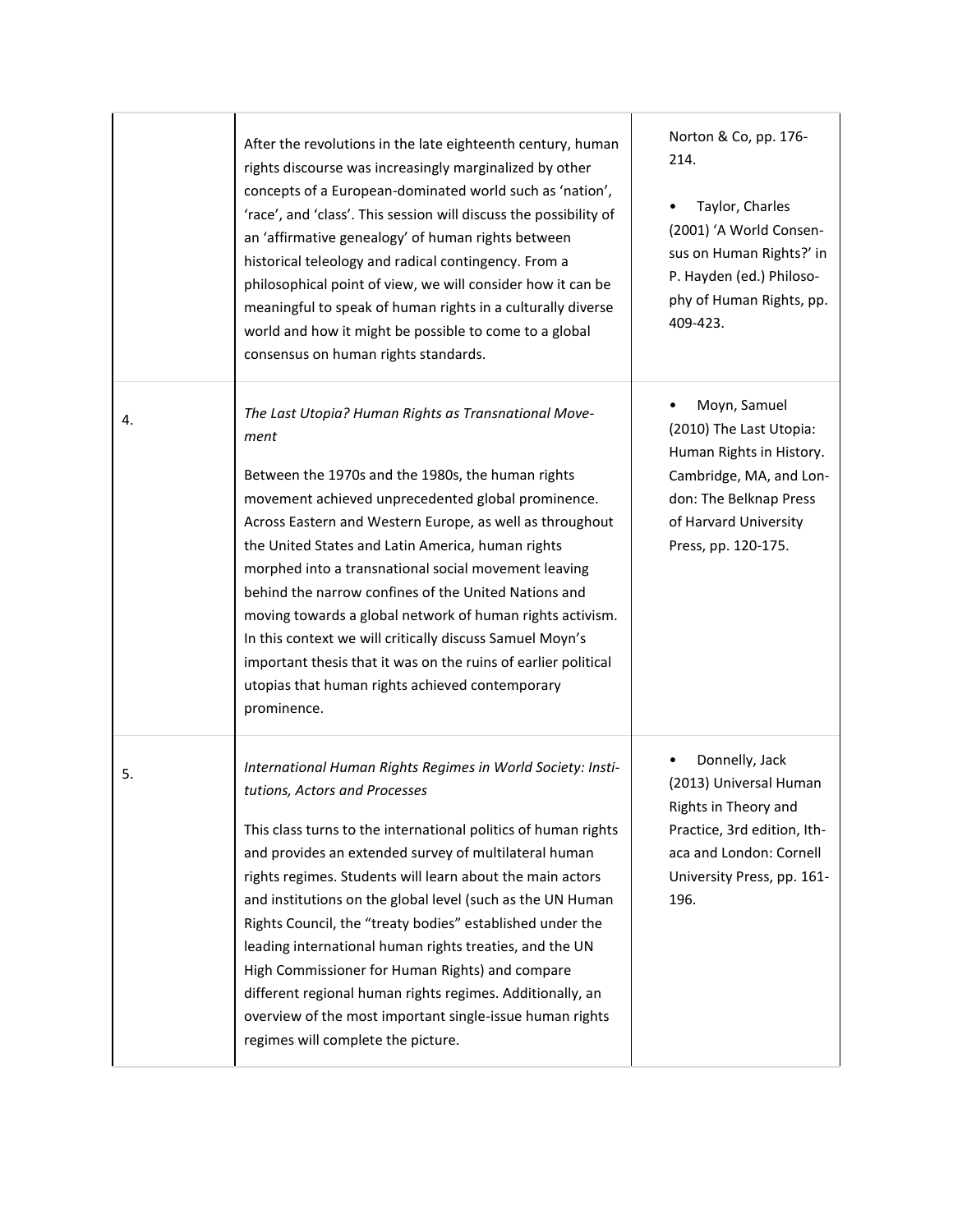|    | II. Human Rights Protection in Europe                                                                                                                                                                                                                                                                                                                                                                                                                                                                                                                                                                                                                                                                                                                                                                                                                                                                                                                                               | European Conven-<br>tion on Human Rights<br>(ECHR)                                                                                                                                                                                                                                                                                                                                                                                                              |
|----|-------------------------------------------------------------------------------------------------------------------------------------------------------------------------------------------------------------------------------------------------------------------------------------------------------------------------------------------------------------------------------------------------------------------------------------------------------------------------------------------------------------------------------------------------------------------------------------------------------------------------------------------------------------------------------------------------------------------------------------------------------------------------------------------------------------------------------------------------------------------------------------------------------------------------------------------------------------------------------------|-----------------------------------------------------------------------------------------------------------------------------------------------------------------------------------------------------------------------------------------------------------------------------------------------------------------------------------------------------------------------------------------------------------------------------------------------------------------|
| 6. | The Dialogue of Courts in the European System of Human<br><b>Rights Protection</b><br>This class focuses on the system of human rights protection<br>in Europe with the European Convention of Human Rights<br>as its governing quasi-constitutional instrument. This<br>system is characterized by a heterarchical relationship<br>between the European Court of Human Rights and<br>domestic courts in the European Union. This relationship is<br>described by some legal scholars as an 'open architecture'<br>showing not only conflicts over questions of ultimate<br>supremacy but also dialogue and convergence in practice.                                                                                                                                                                                                                                                                                                                                                | Krisch, Nico (2008)<br>'The Open Architecture<br>of European Human<br>Rights Law', The Modern<br>Law Review 71: 2, pp.<br>183-216.                                                                                                                                                                                                                                                                                                                              |
| 7. | Unveiling Human Rights - The European Court of Human<br>Rights and the Limits of Freedom of Religion<br>In Europe, the new visibility of Islam in the public sphere<br>challenges the established boundaries between public and<br>private, especially in countries like France where an<br>assertive form of secularism used to govern relations<br>between church and state. Individual actors increasingly<br>use the available legal framework to advocate greater<br>freedom of religious expression in the name of individual<br>human rights. The European Court of Human Rights is at<br>the very center of the redrawing of boundaries between<br>public and private. This class will scrutinize the court's<br>much criticized burqa ban ruling in 2014 in which it<br>declared that the French 2010 law banning face-covering<br>clothing in public spaces did not violate the right of<br>freedom of religion as defined in the European Convention<br>of Human Rights. | Joppke, Christian<br>٠<br>(2015) 'Pluralism vs. Plu-<br>ralism: Islam and Christi-<br>anity in the European<br>Court of Human Rights'<br>in Jean L. Cohen and<br>Cécile Laborde (eds.) Re-<br>ligion, Secularism, and<br><b>Constitutional Democ-</b><br>racy. New York: Colum-<br>bia University Press, pp.<br>89-109.<br>Lægaard, Sune<br>(2015) 'Burqa Ban, Free-<br>dom of Religion and "Liv-<br>ing Together"', Human<br>Rights Review 16, pp.<br>203-219. |
| 8. | Destination Europe - Protecting the Rights of Migrants and<br>Refugees in European Law                                                                                                                                                                                                                                                                                                                                                                                                                                                                                                                                                                                                                                                                                                                                                                                                                                                                                              | Document: EU-<br>Turkey Agreement,<br>March 2016.                                                                                                                                                                                                                                                                                                                                                                                                               |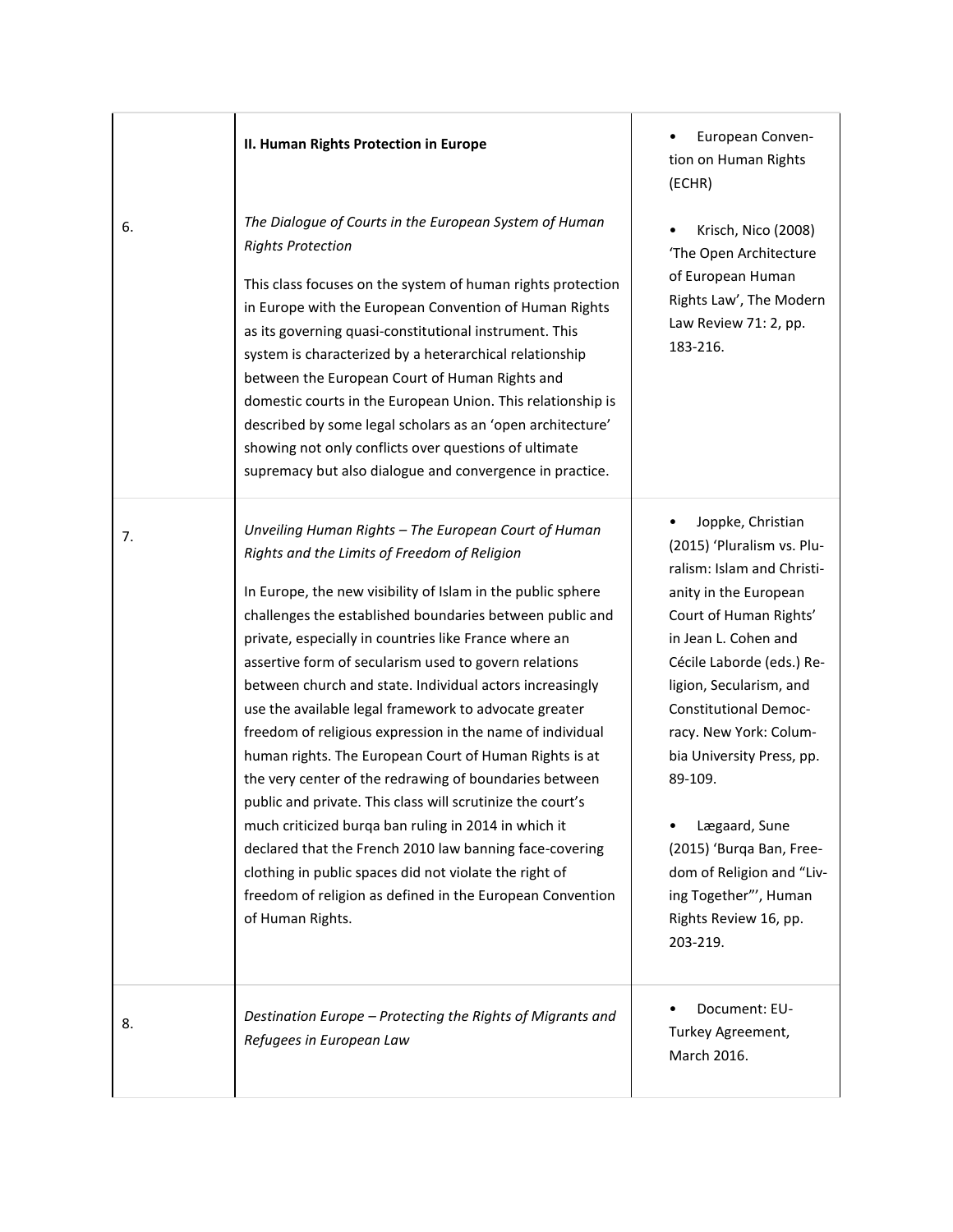|     | This class will analyze how human rights law responds to<br>challenges to migration control and migration status. A<br>good way to understand the potential and limits of<br>European human rights law, is to focus on those areas<br>where migrants and refugees invoke human rights norms<br>as regards their rights to enter, stay and live with their<br>families in Europe. These human rights are principally<br>legally enforceable rights, particularly as protected under<br>the European Convention on Human Rights and EU law,<br>which has its own Charter of Fundamental Rights.                                                                                                                                                                                                                                                                                                                                                                     | Costello, Cathryn<br>(2016) The Human Rights<br>of Migrants and Refu-<br>gees in European Law.<br>Oxford: Oxford Univer-<br>sity Press, pp. 171-230.                                                                                                                           |
|-----|-------------------------------------------------------------------------------------------------------------------------------------------------------------------------------------------------------------------------------------------------------------------------------------------------------------------------------------------------------------------------------------------------------------------------------------------------------------------------------------------------------------------------------------------------------------------------------------------------------------------------------------------------------------------------------------------------------------------------------------------------------------------------------------------------------------------------------------------------------------------------------------------------------------------------------------------------------------------|--------------------------------------------------------------------------------------------------------------------------------------------------------------------------------------------------------------------------------------------------------------------------------|
| 9.  | Challenging Counter-Terrorism Measures in the European<br>Court of Justice: EU Law and UN Law in Conflict<br>Is EU law an integral part of international law or does it<br>establish an independent constitutional system? Would the<br>supremacy of EU law over international law have a<br>disruptive effect on the latter? These questions are not<br>only of theoretical relevance, especially in cases when EU<br>law conflicts with international law. Such a conflict has<br>been the focus of the Kadi case dealing with the interplay<br>between UN law and EU law. The question was whether<br>the implementation by the EU of a UN Security Council<br>Resolution could be made conditional on conformity with<br>European fundamental rights standards. The aim of this<br>session is to show how the growing empowerment of the<br>individual in the EU judicial system shapes and defines the<br>place of EU law in the global world of public law. | Kumm, Mattias<br>(2011) How does Euro-<br>pean Union Law Fit into<br>the World of Public Law?<br>Costa, Kadi and Three<br><b>Conceptions of Public</b><br>Law (Public Law & Legal<br>Theory Research Paper<br>Series Working Paper No.<br>11-16). NYU School of<br>Law, 37 pp. |
| 10. | Midterm Exam                                                                                                                                                                                                                                                                                                                                                                                                                                                                                                                                                                                                                                                                                                                                                                                                                                                                                                                                                      |                                                                                                                                                                                                                                                                                |
| 11. | III. Creating, Expanding and Implementing Human Rights<br>Human Rights Advocacy: Campaigning for New Human<br><b>Rights Standards</b><br>This class focuses on the rich diversity of tools and<br>strategies human rights advocates employ to secure                                                                                                                                                                                                                                                                                                                                                                                                                                                                                                                                                                                                                                                                                                              | Becker, Jo (2013)<br>Campaigning for Justice.<br>Human Rights Advocacy<br>in Practice. Stanford:<br><b>Stanford University</b><br>Press, pp. 32-55.                                                                                                                            |
|     | concrete advances in huma n rights. The case study                                                                                                                                                                                                                                                                                                                                                                                                                                                                                                                                                                                                                                                                                                                                                                                                                                                                                                                |                                                                                                                                                                                                                                                                                |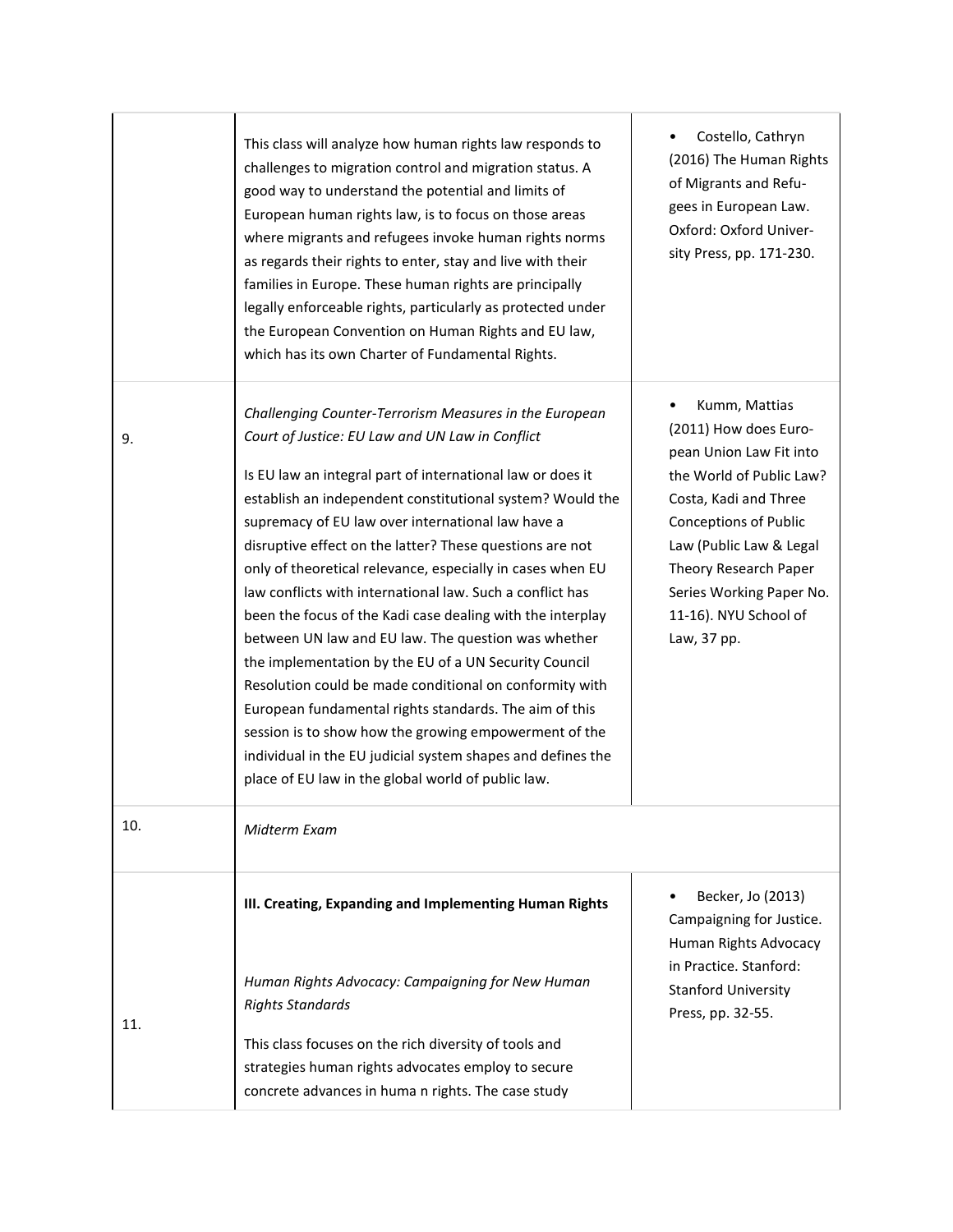|     | provides an in-depth look at a campaign for new global<br>labor standards to protect the rights of tens of millions of<br>women and girls that led to the adoption of a new<br>international labor convention in 2011 to ensure decent<br>work for domestic workers.                                                                                                                                                                                                                                                                                                                                                                                                                                                                                                                                                                                                                                                                                                     |                                                                                                                                        |
|-----|--------------------------------------------------------------------------------------------------------------------------------------------------------------------------------------------------------------------------------------------------------------------------------------------------------------------------------------------------------------------------------------------------------------------------------------------------------------------------------------------------------------------------------------------------------------------------------------------------------------------------------------------------------------------------------------------------------------------------------------------------------------------------------------------------------------------------------------------------------------------------------------------------------------------------------------------------------------------------|----------------------------------------------------------------------------------------------------------------------------------------|
| 12. | Just Business: The United Nations, NGOs, Multinationals<br>and the Making of the "Ruggie Rules" for Responsible<br><b>Global Corporate Practices</b><br>In an age of globalization, the question of how to protect<br>human rights against corporate-related harm has gained in-<br>creasing attention. For years, human rights groups and<br>businesses were unable to find common ground. But in<br>2011 the Human Rights Council unanimously endorsed a<br>set of Guiding Principles on Business and Human Rights<br>that UN Special Representative John G. Ruggie had devel-<br>oped, with the support of business associations, individual<br>firms as well as labor organizations. Companies have begun<br>to align with them and advocacy groups use them in their<br>campaigning work. In this session, we will analyze how it<br>was possible that these landmark "Ruggie Rules" came to<br>exist.                                                              | Ruggie, John G.<br>(2013) Just Business.<br><b>Multinational Corpora-</b><br>tions and Human Rights.<br>W. W. Norton, pp. 128-<br>169. |
| 13. | Securing the Individual in World Society: Humanitarian<br>Intervention and the Responsibility to Protect<br>The R2P entails two distinct but complementary norms.<br>The first norm holds that each state has a responsibility to<br>protect its population from atrocity crimes. The second<br>norm, which is more controversial, holds that the<br>international community has the responsibility to do what<br>it can to ensure that populations are protected from<br>atrocity crimes. This norm is understood to involve, if<br>necessary, taking collective action under Chapter VII of the<br>UN Charter should states fail to protect their populations.<br>Although the concrete impact of the R2P is contested, this<br>class will examine how various actors like the International<br>Court of Justice and the International Law Commission<br>worked towards the gradual development of legal duties<br>for the extraterritorial protection of populations. | Glanville, Luke<br>(2012) 'The Responsibil-<br>ity to Protect Beyond<br>Borders', Human Rights<br>Law Review 12: 1, pp. 1-<br>32.      |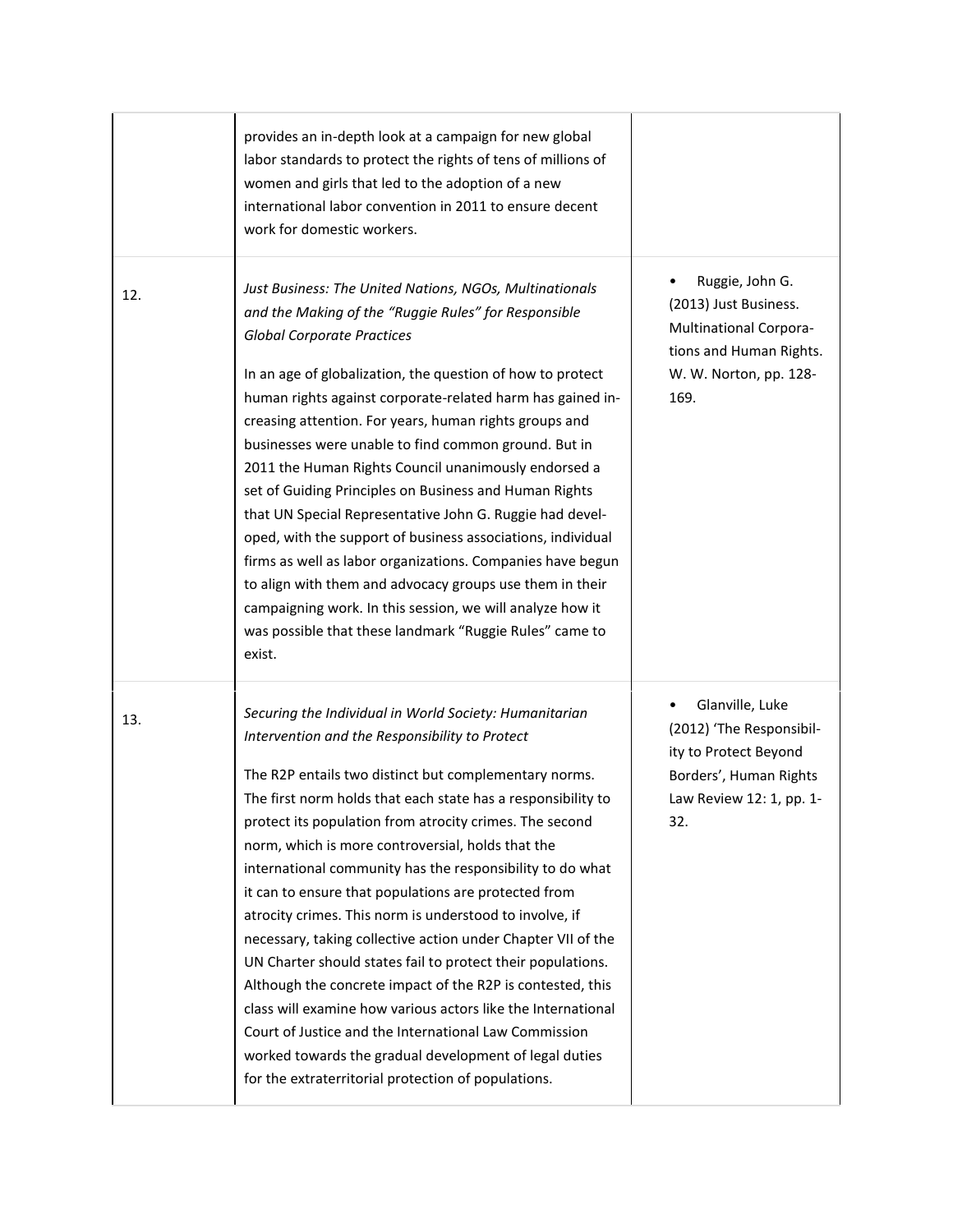| 14. | Global Justice: Prosecuting Genocide, Crimes Against<br>Humanity and War Crimes<br>This class will start with a basic overview of the genealogy<br>of transitional justice in world society leading to the<br>creation of the International Criminal Court (ICC).<br>Analytically we will focus on several problems related to<br>the prosecution of genocide, crimes against humanity and<br>war crimes. The International Criminal Tribunal for the<br>Former Yugoslavia (ICTY) provides a very good example to<br>study the challenges of implementation, the potential for<br>cooperation with local courts as well as the question of<br>political legitimacy in view of different or conflicting<br>understandings of justice between and within global and<br>local contexts.                                                                   | Kutnjak Ivkovich,<br>Sanja and John Hagan<br>(2011) Reclaiming Jus-<br>tice. The International<br>Tribunal for the Former<br>Yugoslavia and Local<br>Courts. Oxford and New<br>York: Oxford University<br>Press, pp. 52-83.<br>Teitel, Ruti G. (2003)<br>'Transitional Justice Ge-<br>nealogy', Harvard Human<br>Rights Journal 16, pp. 69-<br>94. |
|-----|--------------------------------------------------------------------------------------------------------------------------------------------------------------------------------------------------------------------------------------------------------------------------------------------------------------------------------------------------------------------------------------------------------------------------------------------------------------------------------------------------------------------------------------------------------------------------------------------------------------------------------------------------------------------------------------------------------------------------------------------------------------------------------------------------------------------------------------------------------|----------------------------------------------------------------------------------------------------------------------------------------------------------------------------------------------------------------------------------------------------------------------------------------------------------------------------------------------------|
| 15. | IV. Global Transformations: Perspectives on Law, Politics,<br>and the Global Economy<br>Human Rights and National Sovereignty: Redefining<br>Legitimate Political Authority in World Society<br>In this session, we will analyze how the discourse and<br>practice of human rights is redefining legitimate political<br>authority in the international system. Some theorists and<br>legal scholars argue that the concept of state sovereignty is<br>shifting from one of impunity to one of responsibility and<br>accountability. Jean L. Cohen, for example, offers a<br>stimulating theory of a dualistic world order comprised of<br>an international society of states, and a global political<br>community in which human rights and global governance<br>institutions affect the law, policies, and political culture of<br>sovereign states. | Cohen, Jean L.<br>٠<br>(2012) Globalization and<br>Sovereignty. Rethinking<br>Legality, Legitimacy, and<br>Constitutionalism. Cam-<br>bridge University Press,<br>pp. 159-222.                                                                                                                                                                     |
| 16. | The Dark Sides of Virtue: On Lawyers, Experts, and the<br>Marketization of Humanitarianism<br>In this class, students will be confronted with an internal<br>critique of contemporary humanitarianism. The increasing                                                                                                                                                                                                                                                                                                                                                                                                                                                                                                                                                                                                                                  | Weiss, Thomas G.<br>(2013) Humanitarian<br>Business. Cambridge:<br>Polity Press, pp. 96-142                                                                                                                                                                                                                                                        |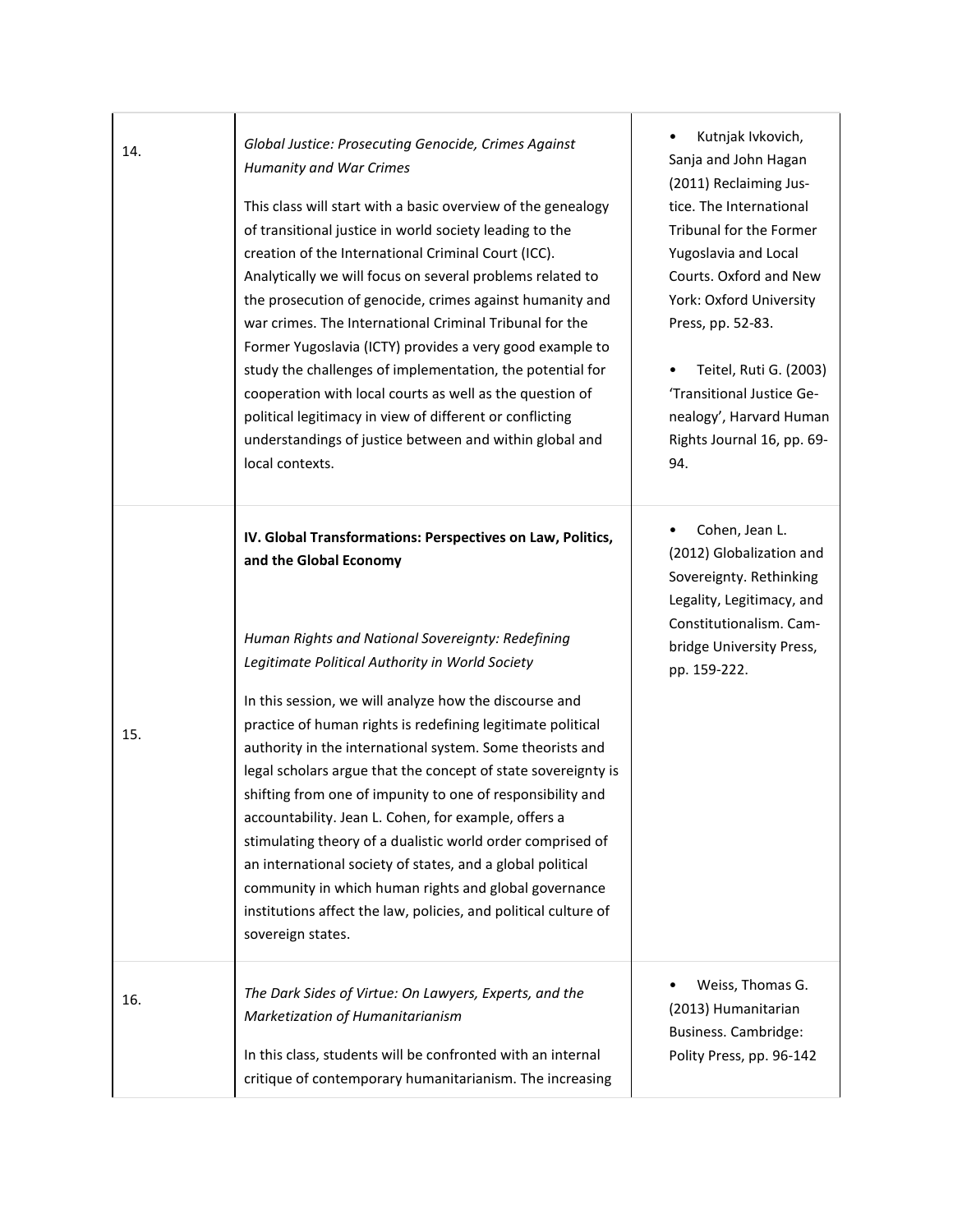|     | marketization of traditional humanitarianism is leading to a<br>new form of 'humanitarian business' in which aid agencies<br>pursue branding in a competition for 'scarce' resources.<br>The global political economy puts aid agencies side-by-side<br>with for-profit business in a marketplace that is,<br>unfortunately, also connected to trade networks in illicit<br>arms, natural resources, and drugs.                                                                                                                                                                                                                                                                                                                                                                                                                                                      |                                                                                                                                                                                                                                  |
|-----|----------------------------------------------------------------------------------------------------------------------------------------------------------------------------------------------------------------------------------------------------------------------------------------------------------------------------------------------------------------------------------------------------------------------------------------------------------------------------------------------------------------------------------------------------------------------------------------------------------------------------------------------------------------------------------------------------------------------------------------------------------------------------------------------------------------------------------------------------------------------|----------------------------------------------------------------------------------------------------------------------------------------------------------------------------------------------------------------------------------|
| 17. | Left Behind: Poverty, Inequality and the Limits of<br>International Human Rights Law<br>In today's world society millions lack access to clean water,<br>basic shelter, food or healthcare. However, poverty and<br>inequality used to be treated with less urgency than<br>violations of civil and political rights. In this class, we will<br>discuss whether the problem of global material inequality<br>should matter more to international human rights law. Or,<br>to put it differently, should the problem of poverty and<br>inequality be articulated within or rather outside of the<br>framework of human rights law and what might be the<br>potential shortcomings of framing socio-economic rights in<br>the language of contemporary human rights?                                                                                                   | Salomon, Margot E.<br>(2011) 'Why should it<br>matter that others have<br>more? Poverty, inequal-<br>ity, and the potential of<br>international human<br>rights law', Review of In-<br>ternational Studies 37,<br>pp. 2137-2155. |
| 18. | A Journey into the Unknown? The End of Western<br>Hegemony and the Uncertain Future of Human Rights in a<br>Multipolar World<br>In this final session, we will discuss Stephen Hopgood's<br>provocative thesis that we are currently entering a Neo-<br>Westphalian international (dis)order. This new type of<br>order is characterized by the resurgence of national<br>sovereignty, geopolitical conflicts, resurgent religion as well<br>as by the decay of universal human rights. According to<br>Hopgood, no hegemonic power will be able to globalize<br>human rights effectively in this new global configuration of<br>multiple regional centers. Thus, the meaning of human<br>rights and the very idea of a unified international human<br>rights movement might be replaced by a plurality of<br>competing actors and forces in the foreseeable future. | Hopgood, Stephen<br>(2013) The Endtimes of<br>Human Rights. Ithaca<br>and London: Cornell Uni-<br>versity Press, pp. 142-<br>182.                                                                                                |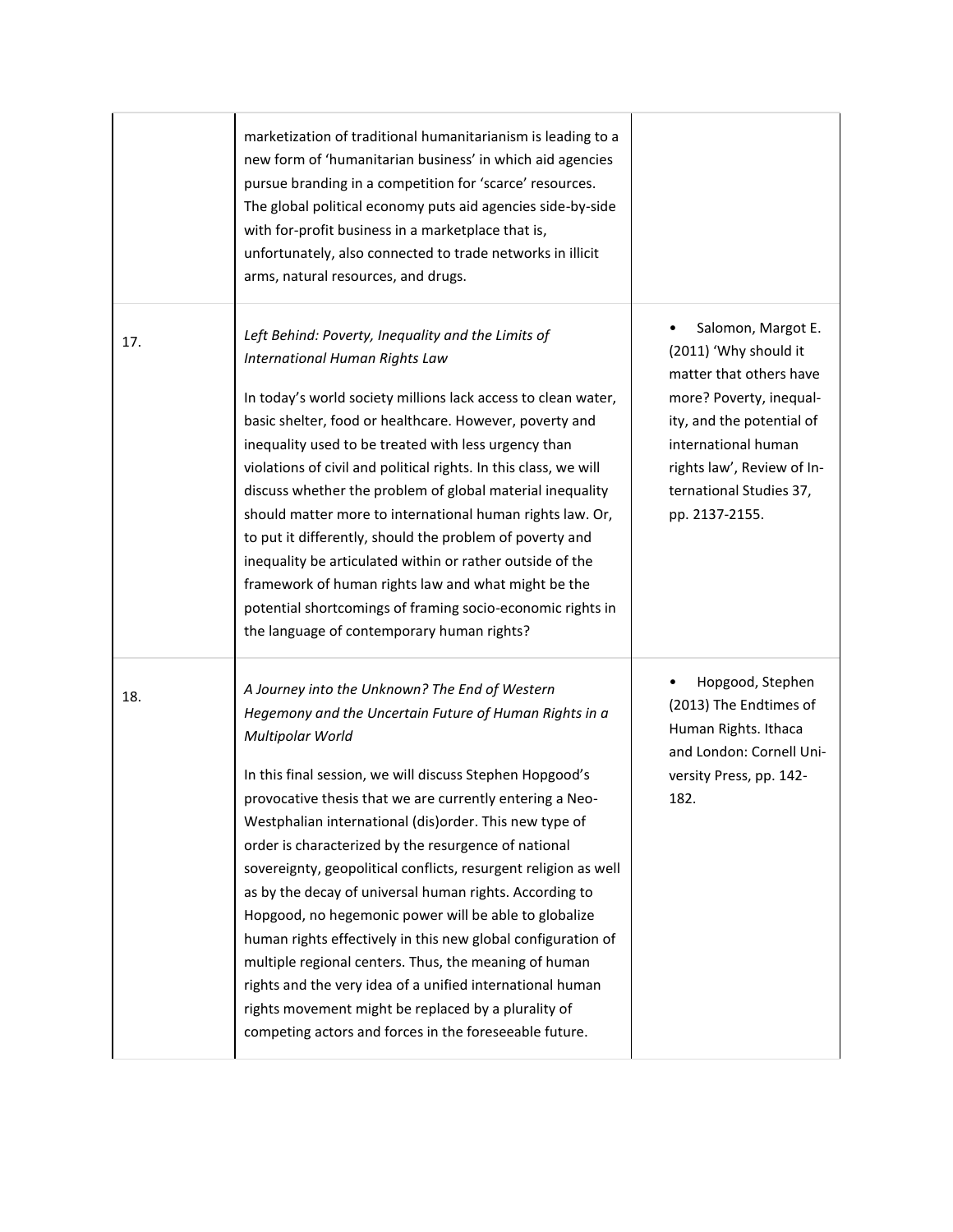# **FIELD STUDIES:**

- 3 sets of course related excursion as part of the EU Program (Berlin & Prague; European institutions in Frankfurt, Luxembourg, Strasbourg and Brussels; " EU Member States", i.e. UK, Sweden, Baltics; Italy and Spain; or Hungary, Romania, Greece"
- European Court on Human Rights, Strasbourg
- UNOG United Nations Office Geneva and related institutions

# **REQUIRED READINGS:**

- Universal Declaration of Human Rights (UDHR)
- Waltz, Susan (2002) 'Reclaiming and Rebuilding the History of the Universal Declaration of Human Rights', *Third World Quarterly* 23, pp. 437-448.
- Griffin, James (2001) 'First Steps in an Account of Human Rights', *European Journal of Philosophy* 9: 3, pp. 306-327.
- Hunt, Lynn (2007) *Inventing Human Rights. A History*. New York: W. W. Norton & Co, pp. 176-214.
- Taylor, Charles (2001) 'A World Consensus on Human Rights?' in P. Hayden (ed.) *Philosophy of Human Rights*, pp. 409-423.
- Moyn, Samuel (2010) *The Last Utopia: Human Rights in History*. Cambridge, MA, and London: The Belknap Press of Harvard University Press, pp. 120-175.
- **Donnelly, Jack (2013)** *Universal Human Rights in Theory and Practice***, 3<sup>rd</sup> edition, Ithaca and London: Cornell <b>Contell** University Press, pp. 161-196.
- European Convention on Human Rights (ECHR)
- Krisch, Nico (2008) 'The Open Architecture of European Human Rights Law', *The Modern Law Review* 71: 2, pp. 183-216.
- Joppke, Christian (2015) 'Pluralism vs. Pluralism: Islam and Christianity in the European Court of Human Rights' in Jean L. Cohen and Cécile Laborde (eds.) *Religion, Secularism, and Constitutional Democracy*. New York: Columbia University Press, pp. 89-109.
- Lægaard, Sune (2015) 'Burqa Ban, Freedom of Religion and "Living Together"', *Human Rights Review* 16, pp. 203-219.
- Document: EU-Turkey Agreement, March 2016.
- Costello, Cathryn (2016) *The Human Rights of Migrants and Refugees in European Law*. Oxford: Oxford University Press, pp. 171-230.
- Kumm, Mattias (2011) *How does European Union Law Fit into the World of Public Law? Costa, Kadi and Three Conceptions of Public Law* (Public Law & Legal Theory Research Paper Series Working Paper No. 11- 16). NYU School of Law, 37 pp.
- Becker, Jo (2013) *Campaigning for Justice. Human Rights Advocacy in Practice*. Stanford: Stanford University Press, pp. 32-55.
- Ruggie, John G. (2013) *Just Business. Multinational Corporations and Human Rights*. W. W. Norton, pp. 128- 169.
- Glanville, Luke (2012) 'The Responsibility to Protect Beyond Borders', *Human Rights Law Review* 12: 1, pp. 1-32.
- Kutnjak Ivkovich, Sanja and John Hagan (2011) *Reclaiming Justice. The International Tribunal for the Former Yugoslavia and Local Courts*. Oxford and New York: Oxford University Press, pp. 52-83.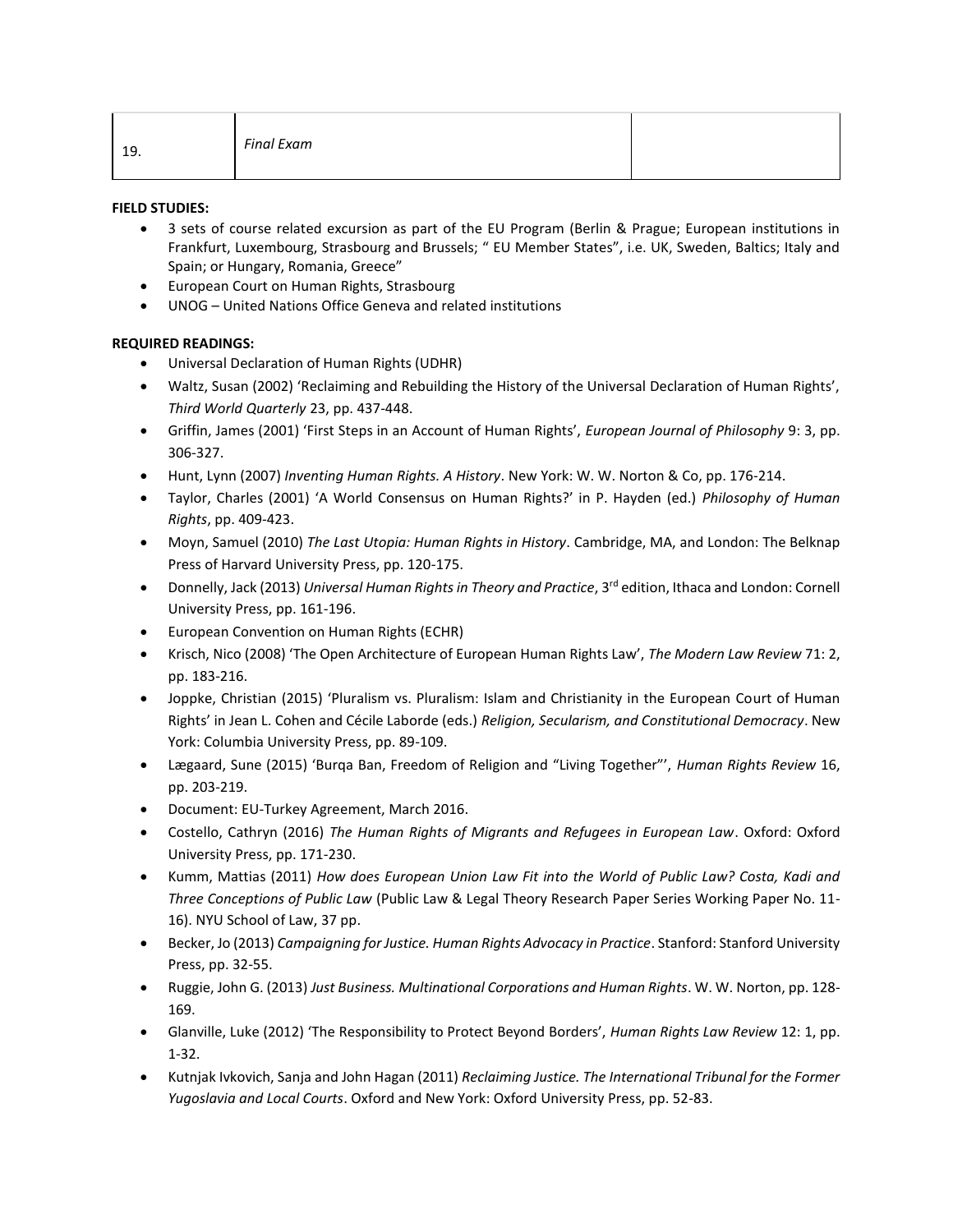- Teitel, Ruti G. (2003) 'Transitional Justice Genealogy', *Harvard Human Rights Journal* 16, pp. 69-94.
- Cohen, Jean L. (2012) *Globalization and Sovereignty. Rethinking Legality, Legitimacy, and Constitutionalism*. Cambridge University Press, pp. 159-222.
- Weiss, Thomas G. (2013) *Humanitarian Business*. Cambridge: Polity Press, pp. 96-142.
- Salomon, Margot E. (2011) 'Why should it matter that others have more? Poverty, inequality, and the potential of international human rights law', *Review of International Studies* 37, pp. 2137-2155.
- Hopgood, Stephen (2013) *The Endtimes of Human Rights*. Ithaca and London: Cornell University Press, pp. 142-182.

# **RECOMMENDED READINGS:**

- Amos, Jennifer (2011) 'Embracing and Contesting: The Soviet Union and the Universal Declaration of Human Rights, 1948-1958' in Stefan-Ludwig Hoffmann (ed.) *Human Rights in the Twentieth Century*. Cambridge: Cambridge University Press, pp. 147-165.
- Burgers, Jan Herman (1992) 'The Road to San Francisco: The Revival of the Human Rights Idea in the Twentieth Century', *Human Rights Quarterly* 14, pp. 447-477.
- Christophe, N. J. Roberts (2015) *The Contentious History of the International Bill of Rights*. Cambridge: Cambridge University Press.
- Donnelly, Jack (2013) *Universal Human Rights in Theory and Practice*, 3<sup>rd</sup> edition, Ithaca and London: Cornell University Press, pp. 24-39.
- Glendon, Mary Ann (2001) *A World Made New: Eleanor Roosevelt and the Universal Declaration of Human Rights*. New York: Random House.
- Mazower, Mark (2004) 'The Strange Triumph of Human Rights, 1933-1950', *The Historical Journal* 47: 2, pp. 379-398.
- Morsink, Johannes (1999) *The Universal Declaration of Human Rights: Origins, Drafting, and Intent*. Philadelphia: University of Pennsylvania Press.
- Simpson, Alfred W. Brian (2001) *Human Rights and the End of Empire: Britain and the Genesis of the European Convention*. Oxford: Oxford University Press.
- Waltz, Susan (2001) 'Universalizing Human Rights: The Role of Small States in the Construction of the Universal Declaration of Human Rights', *Human Rights Quarterly* 23, pp. 44-72.
- Beitz, Charles R. (2009) *The Idea of Human Rights*. Oxford and New York: Oxford University Press.
- Donnelly, Jack (2013) *Universal Human Rights in Theory and Practice*, 3<sup>rd</sup> edition, Ithaca and London: Cornell University Press, pp. 7-23.
- Dworkin, Ronald (1977) *Taking Rights Seriously*. London: Duckworth.
- Griffin, James (2008) *On Human Rights*. Oxford: Oxford University Press.
- Hayden, Patrick (ed.) (2001) *Philosophy of Human Rights: Readings in Context*. St. Paul: Paragon House.
- Mutua, Makau (2002) *Human Rights. A Political and Cultural Critique*. Philadelphia: University of Pennsylvania Press.
- Nino, Carlos S. (1991) *The Ethics of Human Rights*. Oxford: Clarendon Press.
- Nino, Carlos S. (ed.) (1992) *Rights*. Aldershot: Dartmouth.
- Sen, Amartya (2004) 'Elements of a Theory of Human Rights', *Philosophy and Public Affairs* 32: 4, pp. 315-356.
- Waldron, Jeremy (ed.) (1984) *Theories of Rights*. Oxford: Oxford University Press.
- White, Alan R. (1984) *Rights*. Oxford: Clarendon Press.
- Afshari, Reza (2007) 'On Historiography of Human Rights: Reflections on P. G. Lauren's *The Evolution of International Human Rights*', *Human Rights Quarterly* 29, pp. 1-67.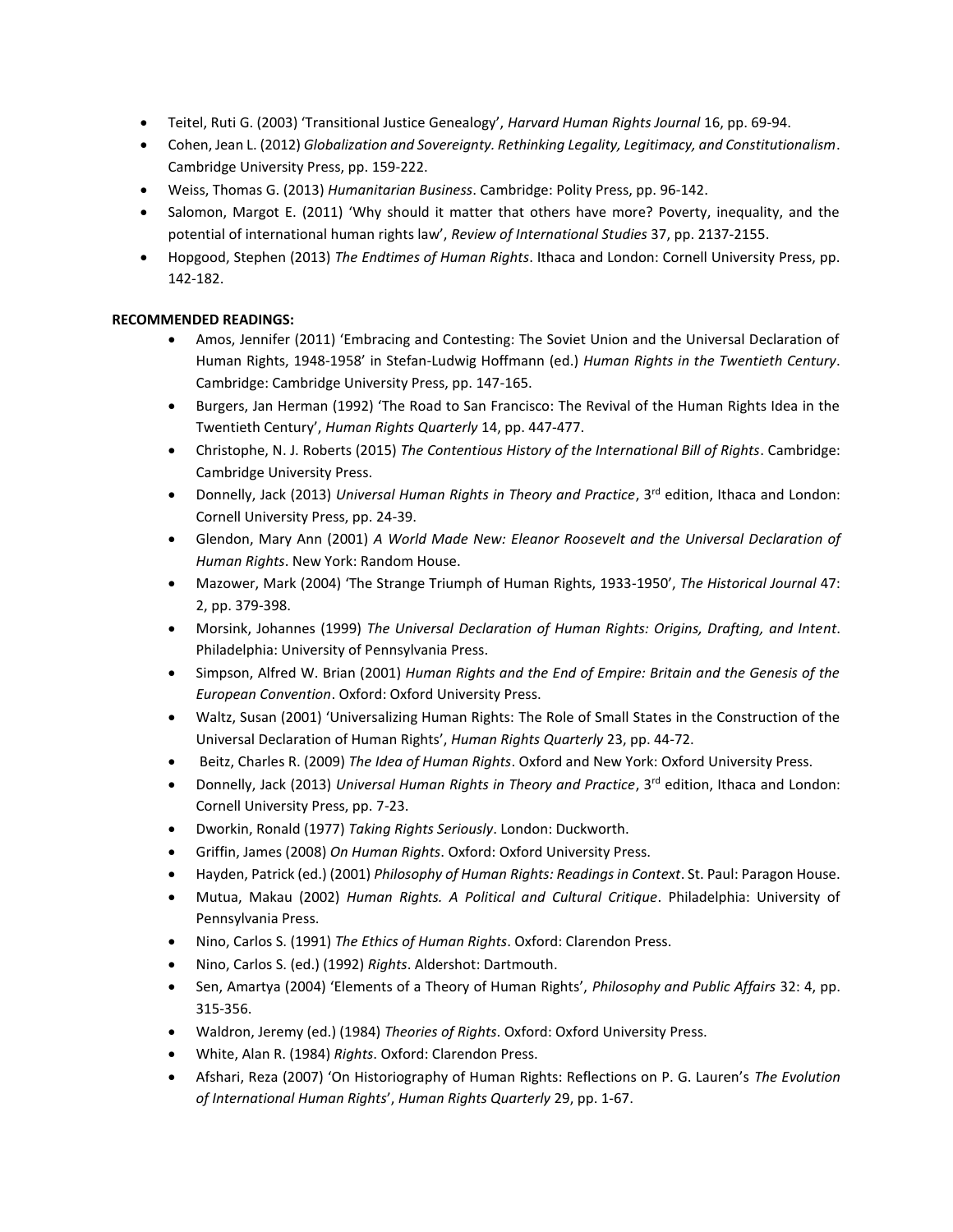- Cmiel, Kenneth (2004) 'The Recent History of Human Rights', *American Historical Review* 109, pp. 117- 135.
- Gauchet, Marcel (1989) 'Rights of Man' in François Furet and Mona Ozouf (eds.) *A Critical Dictionary of the French Revolution*. Cambridge, MA: Harvard University Press.
- Glendon, Mary Ann (2003) 'The Forgotten Crucible: The Latin American Influence on the Universal Declaration of Human Rights', *Harvard Human Rights Journal* 16, pp. 27-39.
- Hoffmann, Stefan-Ludwig (2011) 'Introduction: Genealogies of Human Rights' in Hoffmann (ed.) *Human Rights in the Twentieth Century*, pp. 1-26.
- Joas, Hans (2013) *The Sacredness of the Person. A New Genealogy of Human Rights*. Washington, DC: Georgetown University Press. Ch. 4.
- Lauren, Paul Gordon (1998) *The Evolution of International Human Rights: Visions Seen*. Philadelphia: University of Pennsylvania Press.
- Maier, Pauline (1997) *American Scripture: Making the Declaration of Independence*. New York: Knopf.
- Svensson, Marina (2002) *Debating Human Rights in China: A Conceptual and Political History*. Lanham, MD: Rowman & Littlefield.
- Waltz, Susan (2004) 'Universal Human Rights: The Contribution of Muslim States', *Human Rights Quarterly* 26, pp. 799-844.
- Barnett, Michael (2011) *Empire of Humanity. A History of Humanitarianism*. Ithaca and London: Cornell University Press.
- Eckel, Jan and Samuel Moyn (eds.) (2013) *The Breakthrough of Human Rights in the 1970s*. Philadelphia: University of Pennsylvania Press.
- Iriye, Akira, Petra Goedde and William I. Hitchcock (eds.) (2012) *The Human Rights Revolution. An International History*. Oxford and New York: Oxford University Press.
- Keys, B. (2014) *Reclaiming American Virtue. The Human Rights Revolution of the 1970s*, Cambridge, MA: Harvard University Press.
- Neier, Aryeh (2012) *The International Human Rights Movement. A History*. Princeton and Oxford: Princeton University Press.
- Winter, Jay (2006) *Dreams of Peace and Freedom: Utopian Moments in the Twentieth Century*. New Haven, CT: Yale University Press.
- Alston, Philip and Frederic Megret (2017) *The United Nations and Human Rights. A Critical Appraisal*, 2<sup>nd</sup> edition. Oxford and New York: Oxford University Press.
- Alston, Philip and Ryan Goodmann (2012) *International Human Rights*. Oxford: Oxford University Press.
- Alter, Karen J. (2014) *The New Terrain of International Law: Courts, Politics, Rights*. Princeton: Princeton University Press.
- Forsythe, David P. (2012) *Human Rights in International Relations*, 3<sup>rd</sup> edition. Cambridge: Cambridge University Press.
- Peters, Anne (2016) *Beyond Human Rights. The Legal Status of the Individual in International Law*. Cambridge: Cambridge University Press.
- Slaughter, Anne-Marie (2004) *A New World Order*. Princeton: Princeton University Press.
- Stone Sweet, Alec (2009) 'Constitutionalism, Legal Pluralism, and International Regimes', *Indiana Journal of Global Legal Studies* 16: 2, pp. 621-645.
- Teitel, Ruti G. (2011) *Humanity's Law*. Oxford and New York: Oxford University Press.
- **•** Tomuschat, Christian (2014) *Human Rights. Between Idealism and Realism*, 3<sup>rd</sup> edition. Oxford: Oxford University Press.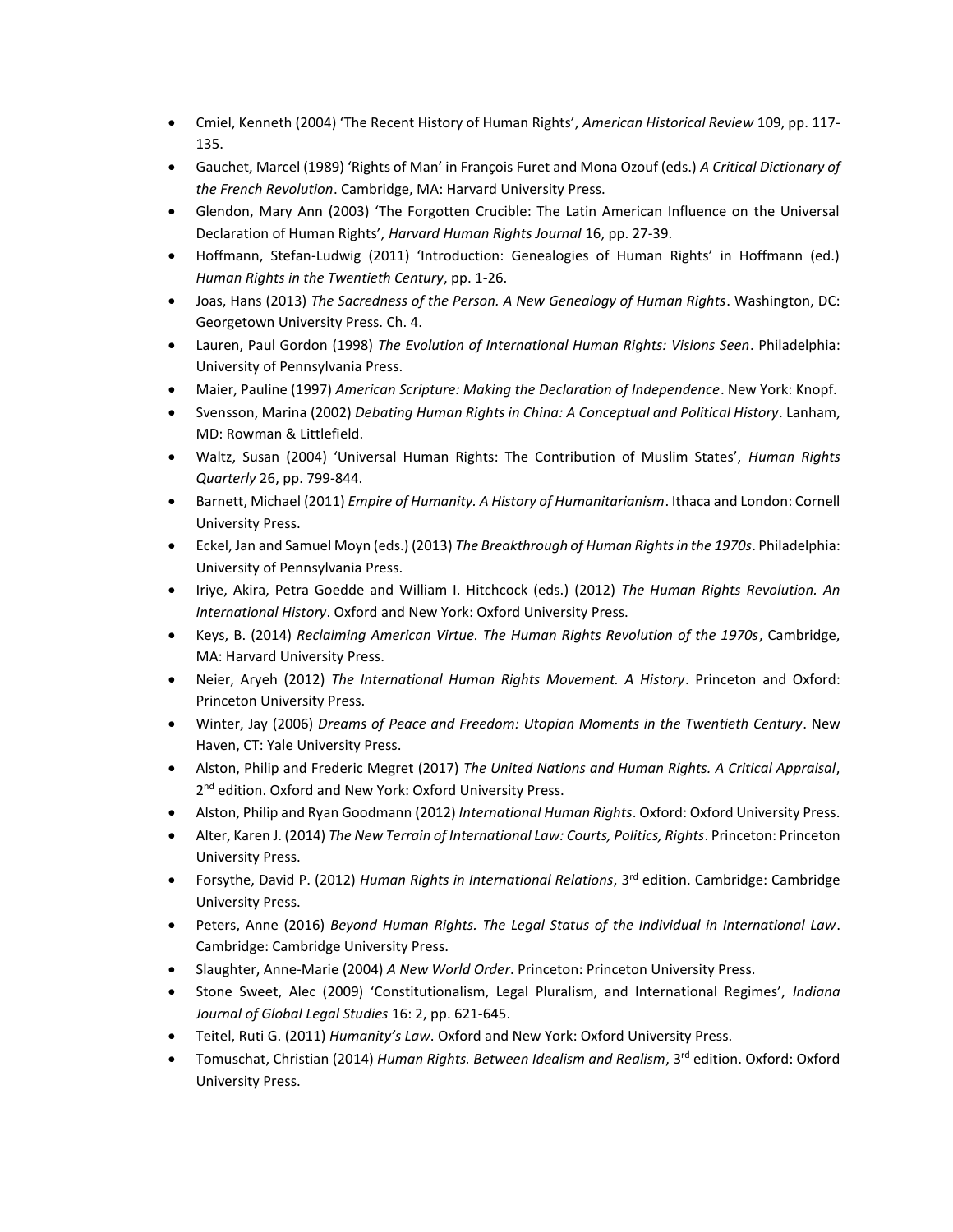- Christoffersen, Jonas and Mikel Rask Madsen (eds.) (2013) *The European Court of Human Rights between Law and Politics*. Oxford: Oxford University Press.
- De Búrca, Gráinne (2013) 'After the EU Charter of Fundamental Rights: The Court of Justice as a Human Rights Adjudicator?', *Maastricht Journal of European and Constitutional Law* 20: 2, pp. 168-184.
- Føllesdal, Andreas, Birgit Peters and Geir Ulfstein (eds.) (2015) *Constituting Europe. The European Court of Human Rights in a National, European and Global Context*. Cambridge: Cambridge University Press.
- Garlicki, Lech (2008) 'Cooperation of courts: The role of supranational jurisdictions in Europe', *International Journal of Constitutional Law* 6: 3-4, pp. 509-530.
- Imamović, Šejla, Monica Claes and Bruno De Witte (eds.) (2016) *The EU Fundamental Rights Landscape After Opinion 2/13* (Maastricht Faculty of Law Working Paper 2016/3). Maastricht: Maastricht University.
- Schabas, William A. (2015) *The European Convention on Human Rights. A Commentary*. Oxford: Oxford University Press.
- Schmahl, Stefanie and Marten Breuer (eds.) (2017) *The Council of Europe. Its Laws and Policies*. Oxford: Oxford University Press.
- Augenstein, Daniel (2015) 'Freedom of Religion and the Politics of the Liberal Public-Private Divide', *Netherlands Journal of Legal Philosophy* 44: 1, pp. 8-23.
- Augenstein, Daniel (2013) *Normative Fault-Lines of Transnational Human Rights Jurisprudence: National Pride and Religious Prejudice in the European Legal Space*, Tilburg Law School, 20 pp.
- Bowen, John R. (2008) *Why the French Don't Like Headscarves: Islam, the State, and Public Space*. Princeton: Princeton University Press.
- Brems, Eva (ed.) (2016) *The Experiences of Face Veil Wearers in Europe and the Law*. Cambridge: Cambridge University Press.
- Elver, Hilal (2014) *The Headscarf Controversy. Secularism and Freedom of Religion*. Oxford: Oxford University Press.
- Moyn, Samuel (2014) 'From Communist to Muslim: European Human Rights, the Cold War, and Religious Liberty', *The South Atlantic Quarterly* 113: 1, pp. 63-86.
- Basilien-Gainche, Marie-Laure (2016) 'Leave and Let Die: The EU *Banopticon* Approach to Migrants at Sea' in V. Moreno-Lax and E. Papastavridis (eds.) *'Boat Refugees' and Migrants at Sea: A Comprehensive Approach*. Leiden and Boston: Brill and Nijhoff, pp. 327-350.
- Goodwin-Gill, Guy S. and Jane McAdam (2007) *The Refugee in International Law*, 3rd edition, Oxford: Oxford University Press.
- Janmyr, Maja (2016) 'Spaces of Legal Ambiguity: Refugee Camps and Humanitarian Power', *Humanity: An International Journal of Human Rights, Humanitarianism, and Development* 7: 3, pp. 413-427.
- Türk, Volker, Alice Edwards, Cornelis Wouters (eds.) (2017) *In Flight from Conflict and Violence. UNHCR's Consultations on Refugee Status and Other Forms of International Protection*. Cambridge: Cambridge University Press.
- Bianchi, Andrea (2010) 'Fear's Legal Dimension: Counterterrorism and Human Rights' in Laurence Boisson de Chazournes and Marcelo G. Kohen (eds.) *International Law and the Quest for its Implementation*. Leiden and Boston: Brill Nijhoff, pp. 175-192.
- Cremona, Marise, Francesco Francioni and Sara Poli (eds.) *Challenging the EU Counter-terrorism Measures through the Courts* (EUI Working Paper AEL 2009/10). San Domenico Di Fiesole: European University Institute.
- De Búrca, Gráinne (2010) 'The European Court of Justice and the International Legal Order After *Kadi*', *Harvard International Law Journal* 51: 1, pp. 1-49.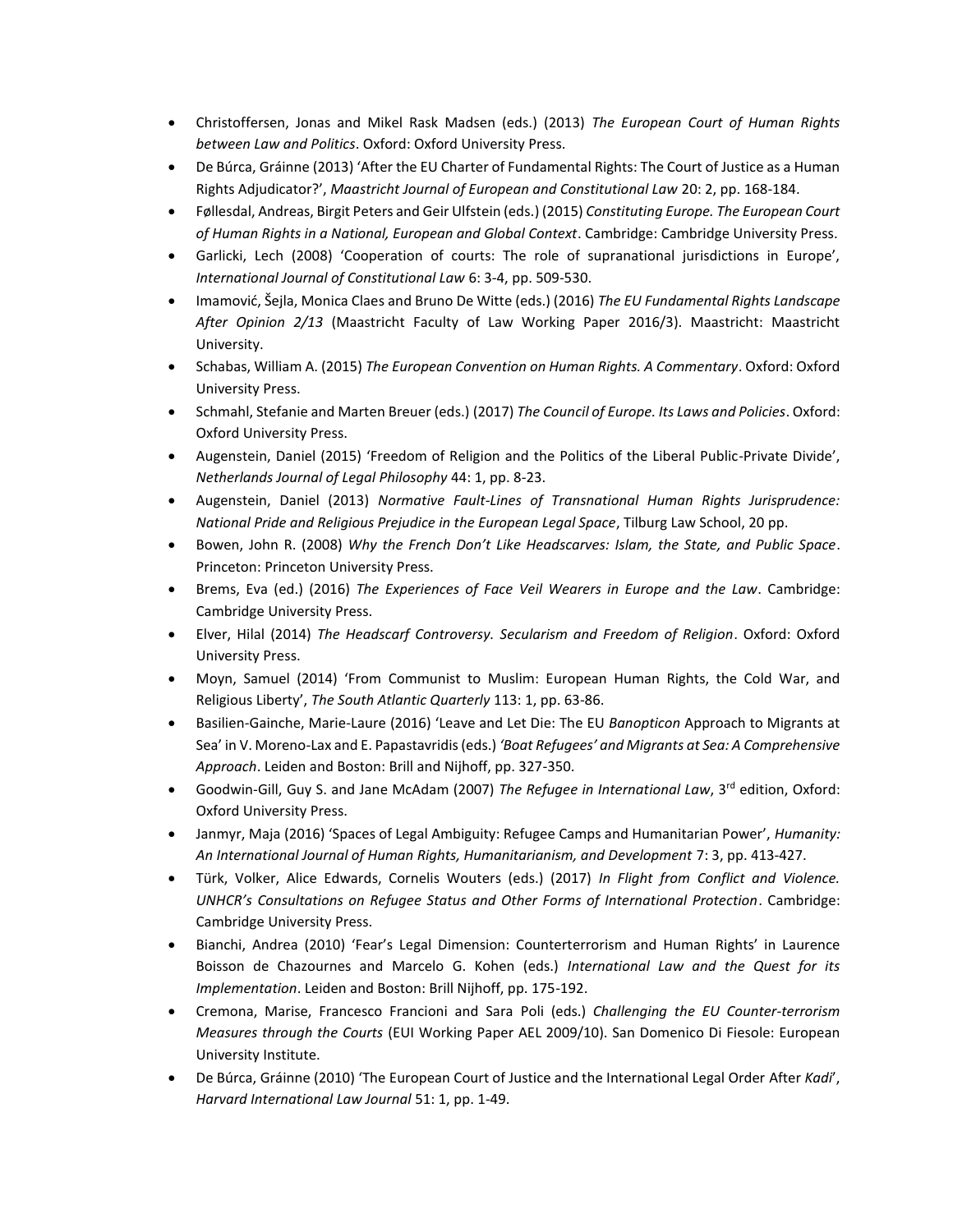- Hilpold, Peter (2009) 'EU Law and UN Law in Conflict: The *Kadi* Case', *Max Planck Yearbook of United Nations Law* 13, pp. 141-182.
- Alston, Philip (2004) '"Core Labour Standards" and the Transformation of the International Labour Rights Regime', *European Journal of International Law* 15: 3, pp. 457-521.
- Brysk, Alison (2013) *Speaking Rights to Power. Constructing Political Will*. Oxford University Press.
- Keck, Margaret E. and Kathryn Sikkink (1998) *Activists beyond Borders: Advocacy Networks in International Politics*. Ithaca, NY: Cornell University Press.
- Locke, Richard M. (2013) *The Promise and Limits of Private Power. Promoting Labor Standards in a Global Economy*. Cambridge and New York: Cambridge University Press.
- Augenstein, Daniel and David Kinley (2014) *Beyond the 100 Acres Wood: In which International Human Rights Law finds new ways to tame Global Corporate Power* (Legal Studies Research Paper No. 14/90). Sydney Law School, 21 pp.
- Bilchitz, David (2016) 'Corporations and the Limits of State-Based Models for Protecting Fundamental Rights in International Law', *Indiana Journal of Global Legal Studies* 23: 1, pp. 143-170.
- Deva, Surya and David Bilchitz (eds) (2015) *Human Rights Obligations of Business. Beyond the Corporate Responsibility to Respect?* Cambridge: Cambridge University Press.
- Lindahl, Hans (2016) 'One Pillar: Legal Authority and a Social License to Operate in a Global Context', *Indiana Journal of Global Legal Studies* 23: 1, pp. 201-224.
- Mares, Radu (2016) 'Decentering Human Rights from the International Order of States: The Alignment and Interaction of Transnational Policy Channels', *Indiana Journal of Global Legal Studies* 23: 1, pp. 171- 199.
- Mares, Radu (2014) 'Corporate and State Responsibilities in Conflict-Affected Areas', *Nordic Journal of International Law* 83, pp. 293-345.
- Ruggie, John G. (2004) 'Reconstituting the Global Public Domain Issues, Actors, and Practices', *European Journal of International Relations* 10: 4, pp. 499-531.
- Bellamy, Alex J. (2015) *The Responsibility to Protect. A Defense*. Oxford: Oxford University Press.
- Chesterman, Simon (2001) *Just War or Just Peace? Humanitarian Intervention and International Law*. Oxford: Oxford University Press.
- Glanville, Luke (2016) 'Does R2P matter? Interpreting the impact of a norm', *Cooperation and Conflict*  51: 2, pp. 184-199.
- Hilpold, Peter (2015) 'From Humanitarian Intervention to the Responsibilities to Protect' in P. Hilpold (ed.) *Responsibility to Protect (R2P). A New Paradigm of International Law?* Leiden and Boston: Brill Nijhoff, pp. 1-37.
- Weiss, Thomas G. (2012) *Humanitarian Intervention*, 2nd edition. Cambridge: Polity Press, pp. 133-173.
- Welsh, Jennifer M. (2016) 'The Responsibility to Protect after Libya & Syria', *Daedalus* 145: 4, pp. 75- 87.
- Welsh, Jennifer M. (2007) 'The Responsibility to Protect: Securing the Individual in International Society?' in B. Goold and L. Lazarus (eds.) *Security and Human Rights*. Oxford: Hart, pp. 363-381.
- Wheeler, Nicholas (2000) *Saving Strangers: Humanitarian Intervention and International Society*. Oxford: Oxford University Press. *See also:*
- *The Responsibility to Protect*, Report of the International Commission on Intervention and State Sovereignty (Ottawa: IDRC, 2001). Available at: [http://idl-bnc.idrc.ca/dspace/bitstream/ 10625/](http://idl-bnc.idrc.ca/dspace/bitstream/%2010625/%2018432/6/IDL-18432.pdf)  [18432/6/IDL-18432.pdf](http://idl-bnc.idrc.ca/dspace/bitstream/%2010625/%2018432/6/IDL-18432.pdf)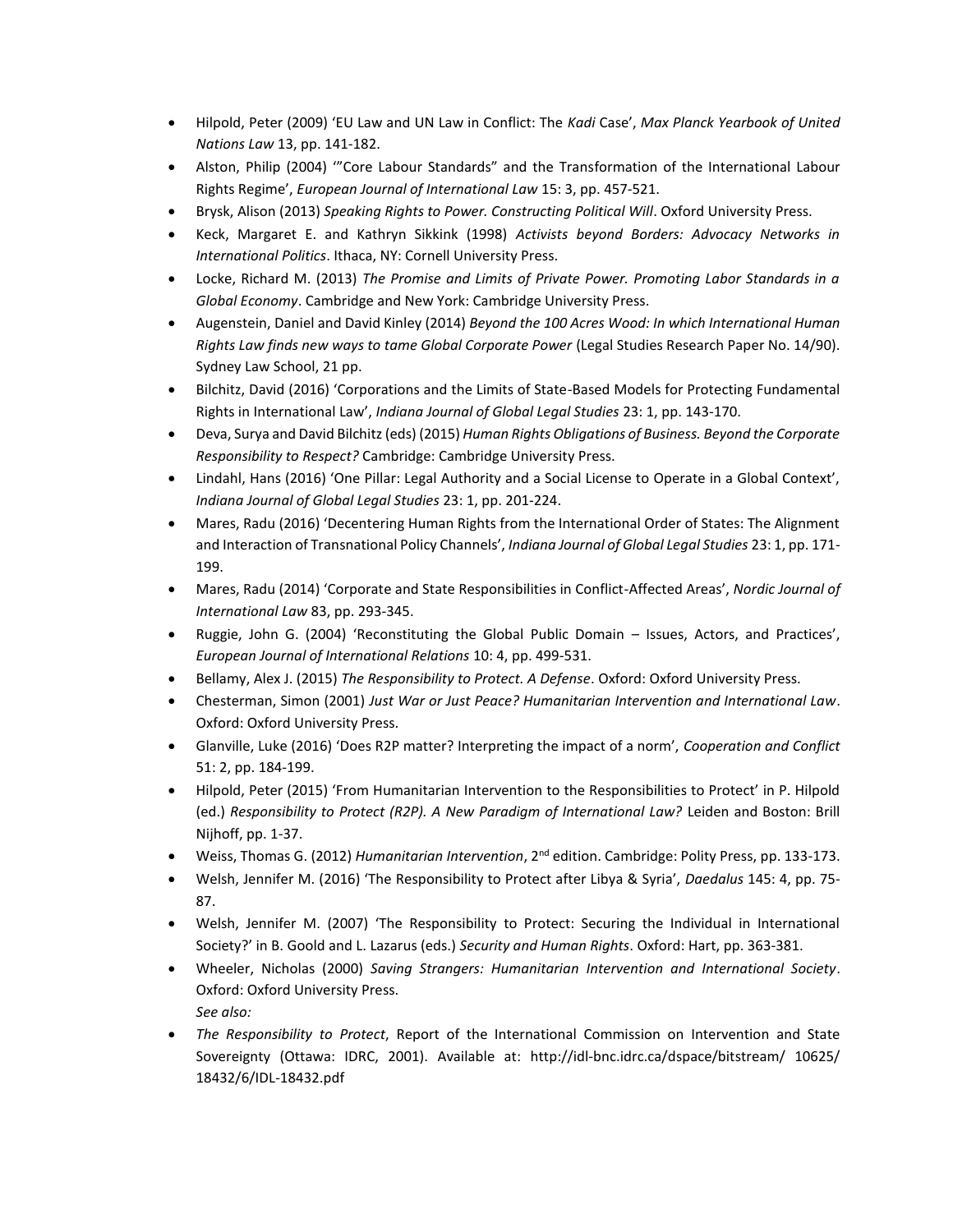- Bosco, David (2014) *Rough Justice. The International Criminal Court in a World of Power Politics*. Oxford: Oxford University Press.
- Delpla, Isabelle (2007) 'In the Midst of Injustice: The ICTY from the Perspective of some Victim Associations', in X. Bougarel, E. Helms and G. Duijzings (eds.) *The New Bosnian Mosaic*, pp. 211-234.
- Gordy, Eric (2013) *Guilt, Responsibility, and Denial. The Past at Stake in Post-Milošević Serbia*. Philadelphia: University of Philadelphia Press.
- Nettelfield, Lara J. (2010) *Courting Democracy in Bosnia and Herzegovina. The Hague Tribunal's Impact in a Postwar State*. Cambridge: Cambridge University Press.
- Scheffer, David (2012) *All the Missing Souls. A Personal History of the War Crimes Trials*. Princeton: Princeton University Press.
- Waters, Timothy William (ed.) (2014) *The Milošević Trial. An Autopsy*. Oxford and New York: Oxford University Press.
- Gregg, Benjamin (2016) *The Human Rights State. Justice Within and Beyond Sovereign Nations*. Philadelphia: Pennsylvania University Press.
- Koskenniemi, Martti and Paevi Leimo (2002) 'Fragmentation of International Law: Post-modern Anxieties?', *Leiden Journal of International Law* 15, pp. 553-579.
- Krisch, Nico (2010) *Beyond Constitutionalism: The Pluralist Structure of Post-National Law*. Oxford: Oxford University Press, pp. 3-26.
- Kumm, Mattias (2013) 'The Cosmopolitan Turn in Constitutionalism: An Integrated Conception of Public Law', *Indiana Journal of Global Legal Studies* 20: 2, pp. 605-628.
- Schwöbel, Christine E. J. (2010) 'Situating the Debate on Global Constitutionalism', *International Journal of Constitutional Law* 8: 3, pp. 611-635.
- Walker, Neil (2008) 'Beyond Boundary Disputes and Basic Grids: Mapping the Global Disorder of Normative Orders', *International Journal of Constitutional Law* 6: 3-4, pp. 373-396.
- Avant, Deborah D., Martha Finnemore and Susan K. Sell (eds.) (2010) *Who Governs the Globe?* Cambridge: Cambridge University Press.
- Barnett, Michael and Martha Finnemore (2004) *Rules for the World. International Organizations in Global Politics*. Ithaca: Cornell University Press.
- Guilhot, Nicolas (2005) *The Democracy Makers. Human Rights and International Order*. New York: Columbia University Press.
- Kennedy, David (2016) *A World of Struggle: How Power, Law, and Expertise Shape Global Political Economy*. Princeton: Princeton University Press.
- Kennedy, David (2012) 'The International Human Rights Regime. Still Part of the Problem?' in R. Dickinson *et al*. (eds.) *Examining Critical Perspectives on Human Rights*. Cambridge: Cambridge University Press, pp. 19-34.
- Kennedy, David (2005) *The Dark Sides of Virtue. Reassessing International Humanitarianism*. Princeton University Press, pp. 111-146.
- Bilchitz, David (2008) *Poverty and Fundamental Rights: The Justification and Enforcement of Socio-Economic Rights*. Oxford: Oxford University Press.
- De Schutter, Olivier (2011) 'The Green Rush: The Global Race for Farmland and the Rights of Land Users', *Harvard International Law Journal* 52: 2, pp. 503-559.
- Khan, Irene (2009) *The Unheard Truth. Poverty and Human Rights*. New York and London: W. W. Norton & Co.
- Piketty, Thomas (2014) *Capital in the Twenty-First Century*. Cambridge, MA: The Belknap Press of Harvard University Press.